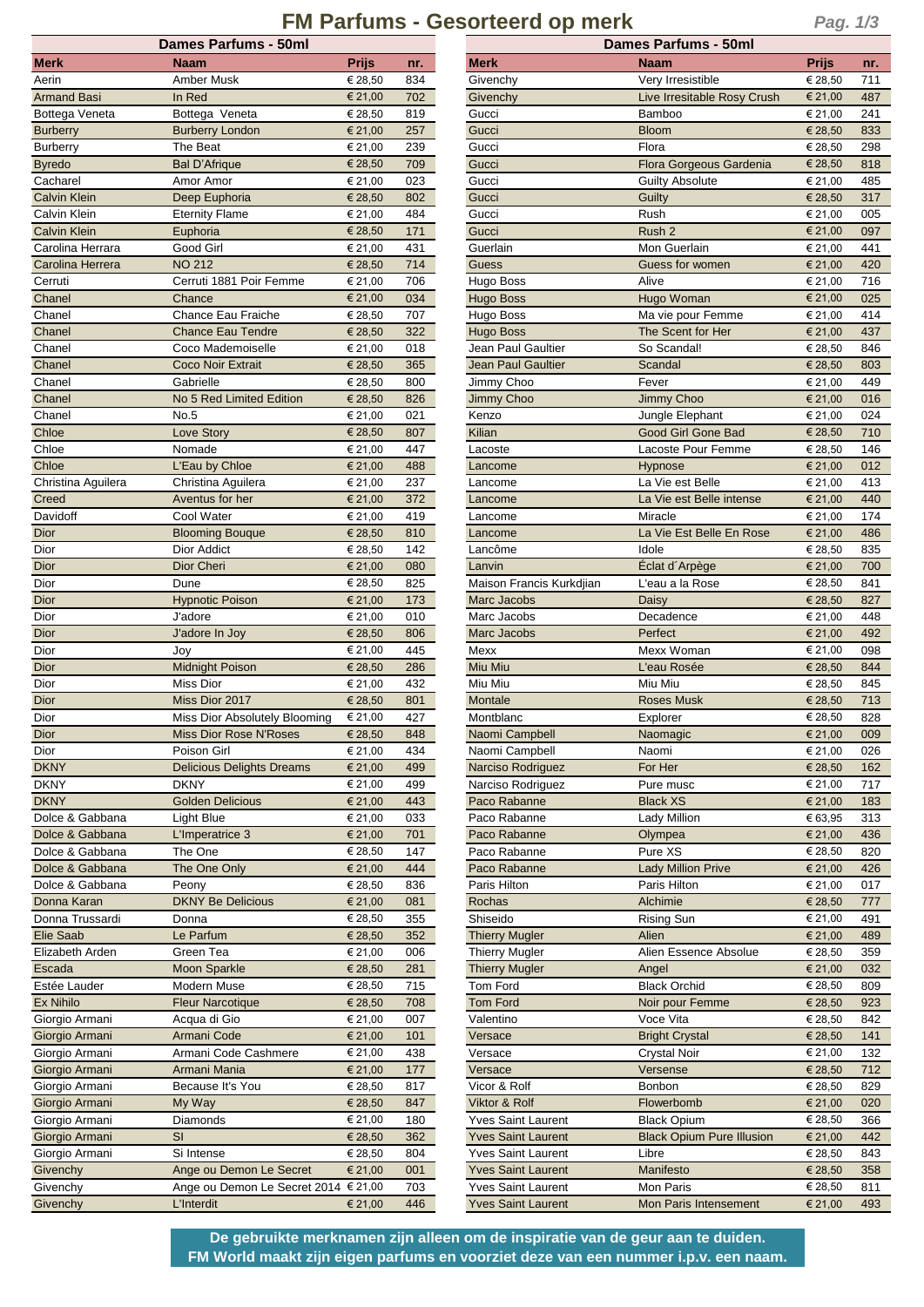# **FM Parfums - Gesorteerd op merk** *Pag. 2/3*

| <b>Heren Parfums - 50ml</b>      |                                                |                    | Unisex Parfums - 50ml   €28,50 |                                  |                                        |                 |  |
|----------------------------------|------------------------------------------------|--------------------|--------------------------------|----------------------------------|----------------------------------------|-----------------|--|
| <b>Merk</b>                      | <b>Naam</b>                                    | <b>Prijs</b>       | nr.                            | <b>Merk</b>                      | <b>Naam</b>                            | nr.             |  |
| Azzaro                           | Chrome                                         | € 21,00            | 093                            | Anna Zworykina                   | <b>Secret Dreams</b>                   | 901             |  |
| Azzaro                           | Wanted                                         | € 21,00            | 704                            | Aerin                            | Mediterranean Honeysuckle              | 985             |  |
| Bvlgari                          | Aqua Pour Homme                                | € 21,00            | 135                            | Amouage                          | Honour Woman                           | 971             |  |
| <b>B</b> vlgari                  | <b>Wood Neroli</b>                             | € 28,50            | 838                            | <b>Eccentric Molecules</b>       | Molecules 02                           | 907             |  |
| Carolina Herrera                 | 212 VIP Black                                  | € 28,50            | 814                            | <b>Franck Boclet</b>             | Cocaïne                                | 973             |  |
| Carolina Herrera                 | <b>Bad Boy</b>                                 | € 28,50            | 837                            | <b>FM World Exclusive</b>        | Monumental, but bright - €34,95        | <b>500</b>      |  |
| Carolina Herrera                 | CH Men                                         | € 21,00            | 224                            | <b>FM World Exclusive</b>        | Primal & untamed                       | 931             |  |
| Chanel                           | <b>Allure Homme Sport</b>                      | € 21,00            | 452                            | Giorgio Armani                   | Armani Privé Vert Malachite            | 934             |  |
| Chanel                           | Bleu de Chanel                                 | € 28,50            | 327                            | Giorgio Armani                   | <b>Bleu Turquoise</b>                  | 988             |  |
| Creed                            | Aventus                                        | € 21,00            | 472                            | Giorgio Armani                   | <b>Prive Cuir Amethyste</b>            |                 |  |
| Davidoff                         | Cool Water Intense                             | € 21,00            | 495                            | G Parfums                        | Narcotic Amber                         | 932             |  |
| <b>Diesel</b>                    | Only the Brave                                 | € 28,50            | 301                            | Jo Malone                        | <b>Basil &amp; Neroli</b>              | 912             |  |
| Dior                             | Dior Homme Sport                               | € 28,50            | 300                            | Jo Malone                        | Blackberry & bay                       | 928             |  |
| Dior                             | Fahrenheit                                     | € 21,00            | 056                            | Jo Malone                        | English pear & fresia                  | 916             |  |
| Dior                             | Homme Cologne                                  | € 28,50            | 824                            | Jo Malone                        | Lavender & Coriander                   | 933             |  |
| <b>Dior</b>                      | Homme Intense                                  | € 21,00            | 481                            | Jo Malone                        | Lime, Basil & Mandarin                 | 911             |  |
| Dior<br>Dolce & Gabbana          | Sauvage                                        | € 21,00            | 473<br>497                     | Jo Malone                        | Orange Blossom                         | 917             |  |
| Dolce & Gabbana                  | K by D&G                                       | € 21,00<br>€ 28,50 | 169                            | Jo Malone                        | Peony & blush suede (2013<br>edition)  | 929             |  |
| Dolce & Gabbana                  | Light Blue<br>The One                          | € 28,50            | 195                            | Jo Malone                        | Pomegranate Noir                       | 905             |  |
| Dolce & Gabbana                  | The One Intense                                | € 21,00            | 719                            | Jo Malone                        | Poppy & Barly cologne                  | 918             |  |
|                                  | J'Ose                                          | € 28,50            | 813                            |                                  | Velvet Rose & Oud cologne              |                 |  |
| Eisenberg<br>Giorgio Armani      | Acqua di Gio                                   | € 21,00            | 134                            | Jo Malone                        | intense (2012 edition)                 | 930             |  |
| Giorgio Armani                   | Aqua di Gio Absolu                             |                    | 479                            | Jo Malone                        | <b>Wild bluebell</b>                   | 915             |  |
|                                  | Armani Code Absolu                             | € 21,00            | 830                            | Jo Malone                        | Willow & Amber cologne                 | 919             |  |
| Giorgio Armani                   | Armani Code Profumo                            | € 28,50            | 482                            | Jo Malone                        |                                        | 914             |  |
| Giorgio Armani                   |                                                | € 21,00            |                                |                                  | Wood sage & sea salt                   | 984             |  |
| Giorgio Armani<br>Giorgio Armani | <b>Black Code</b><br><b>Stronger With You</b>  | € 21,00<br>€ 28,50 | 064<br>839                     | Juliette Has A Gun<br>Kilian     | Pear Inc.<br>Rolling in Love           | 979             |  |
|                                  |                                                |                    |                                |                                  |                                        |                 |  |
| Givenchy                         | Gentlemen                                      | € 28,50            | 832                            | <b>Kilian</b><br>e Labo          | <b>Vodka On The Rocks</b><br>Neroli 36 | 992             |  |
| Gucci<br>Gucci                   | <b>Gucci by Gucci</b>                          | € 28,50            | 198<br>152                     | Le Labo                          |                                        |                 |  |
| Gucci                            | Gucci Pour Homme                               | € 28,50<br>€ 28,50 | 849                            | Le Labo                          | Santal 33<br><b>Vetiver 46</b>         | 904             |  |
| Hermes                           | Love Edition 2021 pour homme<br>Terre d'Hermes | € 28,50            | 334                            | Maison Francis Kurkdjian         | Aqua Universalis                       | 987             |  |
| Hugo Boss                        | <b>Boss Bottled</b>                            | € 21,00            | 052                            | Maison Francis Kurkdjian         | Baccarat Rouge 540                     | 91 <sub>C</sub> |  |
| Hugo Boss                        | <b>Boss Bottled Night</b>                      | € 28,50            | 326                            | <b>Maison Francis Kurkdjian</b>  | <b>Oud Satin Mood</b>                  | 995             |  |
| <b>Hugo Boss</b>                 | <b>Boss Bottles 2020</b>                       | € 21,00            | 496                            |                                  | Fragrances Perfect Eau de              |                 |  |
| Hugo Boss                        | Boss Orange Man                                | € 21,00            | 055                            | Marc Jacobs                      | Parfum                                 | 983             |  |
| <b>Hugo Boss</b>                 | <b>Bottled Infinite</b>                        | € 21,00            | 483                            | Montale                          | Arabians Tonka                         | 975             |  |
| Hugo Boss                        | <b>Bottled Tonic</b>                           | € 21,00            | 478                            | Montale                          | <b>Black Aoud</b>                      | 974             |  |
| <b>Hugo Boss</b>                 | Hugo                                           | € 21,00            | 054                            | Montale                          | Pure Gold                              | 976             |  |
| Hugo Boss                        | Hugo Energise                                  | € 21,00            | 043                            | Montale                          | <b>Velvet Flowers</b>                  | 97 <sub>C</sub> |  |
| <b>Hugo Boss</b>                 | Hugo Now                                       | € 21,00            | 718                            | Shaik                            | Opulent Shaik Blue for men No          | 977             |  |
| Jean Paul Gaultier               | Le Beau                                        | € 21,00            | 720                            | <b>Tiziana Terenzi</b>           | Kirke                                  | 972             |  |
| <b>Jean Paul Gaultier</b>        | Le Male                                        | € 21,00            | 110                            | Tom Ford                         | <b>Bitter Peach</b>                    | 993             |  |
| Joop                             | <b>WOW Intense</b>                             | € 21,00            | 494                            | <b>Tom Ford</b>                  | Fleur de portofino                     | 921             |  |
| Kenzo                            | <b>Kenzo Pour Home</b>                         | € 21,00            | 474                            | Tom Ford                         | Grey vetiver                           | 925             |  |
| Lacoste                          | Eau De Lacoste L.12.12 Blanc                   | € 21,00            | 705                            | <b>Tom Ford</b>                  | Jasmin Rouge                           | 922             |  |
| Lacoste                          | <b>Essential</b>                               | € 28,50            | 160                            | <b>Tom Ford</b>                  | Mandarino di Amalfi                    | 902             |  |
| Lacoste                          | Lacoste Pour Homme                             | € 21,00            | 057                            | <b>Tom Ford</b>                  | <b>Lost Cherry</b>                     | 90 <sub>C</sub> |  |
| <b>Michael Kors</b>              | <b>Extreme Rush</b>                            | € 21,00            | 490                            | Tom Ford                         | Neroli Portofino                       | 903             |  |
| Montblanc                        | Explorer                                       | € 21,00            | 498                            | <b>Tom Ford</b>                  | Neroli Portofino Acqua                 | 981             |  |
| Montblanc                        | Legend                                         | € 28,50            | 831                            | Tom Ford                         | Noir                                   | 927             |  |
| Paco Rabanne                     | 1 Million                                      | € 28,50            | 199                            | <b>Tom Ford</b>                  | Noir Extreme                           | 924             |  |
| Paco Rabanne                     | 1 Million Lucky                                | € 28,50            | 821                            | Tom Ford                         | Ombre leather                          | 920             |  |
| Paco Rabanne                     | 1 Million Prive                                | € 21,00            | 471                            | <b>Tom Ford</b>                  | Private Blend Sole Di Positano         | 982             |  |
| Paco Rabanne                     | <b>Invictus</b>                                | € 21,00            | 457                            | <b>Tom Ford</b>                  | Private Blend Soleil Neige             | 98C             |  |
| Paco Rabanne                     | Pure XS                                        | € 28,50            | 815                            | <b>Tom Ford</b>                  | <b>Private Blend White Suede</b>       | 978             |  |
| Ralph Lauren                     | Polo Blue Sport                                | € 28,50            | 332                            | Tom Ford                         | Rose Prick - €34,95                    | 501             |  |
| Roja Dove                        | Scandal pour home                              | € 21,00            | 465                            | <b>Tom Ford</b>                  | Soleil blanc                           | 913             |  |
| Tom Ford                         | <b>Fucking Fabulous</b>                        | € 28,50            | 823                            | Tom Ford                         | <b>Tabacco Vanille</b>                 | 906             |  |
| Tom Ford                         | Oud Wood                                       | € 28,50            | 335                            | Tiffany & Co                     | <b>For Women</b>                       | 994             |  |
| <b>Tom Ford</b>                  | Tom Ford for Men                               | € 28,50            | 840                            | Tom Ford                         | Tuscan leather                         | 926             |  |
| Trawinski                        | Sensual Skin                                   | € 28,50            | 812                            | <b>Tom Ford</b>                  | <b>White Patchouli</b>                 | 908             |  |
| Vera Wang                        | For Men                                        | € 21,00            | 475                            | Tom Ford                         | <b>Velvet Orchid</b>                   | 909             |  |
| Versace                          | Pour Homme                                     | € 21,00            | 480                            |                                  | Flowerbomb Mariage Limited             |                 |  |
| Viktor & Rolf                    | Antidote                                       | € 21,00            | 466                            | Victor & Rolf                    | Edition                                | 989             |  |
| Viktor & Rolf                    | Spicebomb night vision                         | € 21,00            | 721                            | <b>Yves Saint Laurent</b>        | Caban for women and men                | 986             |  |
| <b>Yves Saint Laurent</b>        | L'homme Le Parfum                              | € 28,50            | 151                            |                                  |                                        |                 |  |
| <b>Yves Saint Laurent</b>        | Υ                                              | € 28,50            | 822                            | De 7 nieuwste parfums (mei 2022) |                                        |                 |  |

| Unisex Parfums - 50ml   €28,50  |                                        |     |  |  |  |
|---------------------------------|----------------------------------------|-----|--|--|--|
| <b>Merk</b>                     | Naam                                   | nr. |  |  |  |
| Anna Zworykina                  | <b>Secret Dreams</b>                   | 901 |  |  |  |
| Aerin                           | Mediterranean Honeysuckle              | 985 |  |  |  |
| Amouage                         | Honour Woman                           | 971 |  |  |  |
| <b>Eccentric Molecules</b>      | Molecules 02                           | 907 |  |  |  |
| <b>Franck Boclet</b>            | Cocaïne                                | 973 |  |  |  |
| <b>FM World Exclusive</b>       | Monumental, but bright - €34,95        | 500 |  |  |  |
| <b>FM World Exclusive</b>       | Primal & untamed                       | 931 |  |  |  |
| Giorgio Armani                  | Armani Privé Vert Malachite            | 934 |  |  |  |
| Giorgio Armani                  | <b>Bleu Turquoise</b>                  | 988 |  |  |  |
|                                 | rive Cuir A                            | 990 |  |  |  |
| <b>G</b> Parfums                | Narcotic Amber                         | 932 |  |  |  |
| Jo Malone                       | <b>Basil &amp; Neroli</b>              | 912 |  |  |  |
| Jo Malone                       | Blackberry & bay                       | 928 |  |  |  |
| Jo Malone                       | English pear & fresia                  | 916 |  |  |  |
| Jo Malone                       | Lavender & Coriander                   | 933 |  |  |  |
| Jo Malone                       | Lime, Basil & Mandarin                 | 911 |  |  |  |
| Jo Malone                       | Orange Blossom                         | 917 |  |  |  |
| Jo Malone                       | Peony & blush suede (2013)<br>edition) | 929 |  |  |  |
| Jo Malone                       | Pomegranate Noir                       | 905 |  |  |  |
| Jo Malone                       | Poppy & Barly cologne                  | 918 |  |  |  |
| Jo Malone                       | Velvet Rose & Oud cologne              | 930 |  |  |  |
|                                 | intense (2012 edition)                 |     |  |  |  |
| Jo Malone                       | <b>Wild bluebell</b>                   | 915 |  |  |  |
| Jo Malone                       | Willow & Amber cologne                 | 919 |  |  |  |
| Jo Malone                       | Wood sage & sea salt                   | 914 |  |  |  |
| Juliette Has A Gun              | Pear Inc.                              | 984 |  |  |  |
| Kilian                          | Rolling in Love                        | 979 |  |  |  |
| <b>Kilian</b>                   | <b>Vodka On The Rocks</b>              | 992 |  |  |  |
|                                 | veroli i                               | 996 |  |  |  |
| Le Labo                         | Santal 33                              | 904 |  |  |  |
|                                 |                                        |     |  |  |  |
| Maison Francis Kurkdjian        | Aqua Universalis                       | 987 |  |  |  |
| Maison Francis Kurkdjian        | Baccarat Rouge 540                     | 910 |  |  |  |
| <b>Maison Francis Kurkdjian</b> | <b>Oud Satin Mood</b>                  | 995 |  |  |  |
| <b>Marc Jacobs</b>              | Fragrances Perfect Eau de<br>Parfum    | 983 |  |  |  |
| Montale                         | Arabians Tonka                         | 975 |  |  |  |
| Montale                         | <b>Black Aoud</b>                      | 974 |  |  |  |
| Montale                         | Pure Gold                              | 976 |  |  |  |
| Montale                         | <b>Velvet Flowers</b>                  | 970 |  |  |  |
| Shaik                           | Opulent Shaik Blue for men No          | 977 |  |  |  |
| <b>Tiziana Terenzi</b>          | Kirke                                  | 972 |  |  |  |
| <b>Tom Ford</b>                 | <b>Bitter Peach</b>                    | 993 |  |  |  |
| <b>Tom Ford</b>                 | Fleur de portofino                     | 921 |  |  |  |
| <b>Tom Ford</b>                 | Grey vetiver                           | 925 |  |  |  |
| <b>Tom Ford</b>                 | <b>Jasmin Rouge</b>                    | 922 |  |  |  |
| Tom Ford                        | Mandarino di Amalfi                    | 902 |  |  |  |
| <b>Tom Ford</b>                 | <b>Lost Cherry</b>                     | 900 |  |  |  |
| Tom Ford                        | Neroli Portofino                       | 903 |  |  |  |
| <b>Tom Ford</b>                 | Neroli Portofino Acqua                 | 981 |  |  |  |
| Tom Ford                        | Noir                                   | 927 |  |  |  |
| <b>Tom Ford</b>                 | Noir Extreme                           | 924 |  |  |  |
| <b>Tom Ford</b>                 | Ombre leather                          | 920 |  |  |  |
| <b>Tom Ford</b>                 | Private Blend Sole Di Positano         | 982 |  |  |  |
| <b>Tom Ford</b>                 | Private Blend Soleil Neige             | 980 |  |  |  |
| <b>Tom Ford</b>                 | <b>Private Blend White Suede</b>       | 978 |  |  |  |
| Tom Ford                        | Rose Prick - €34,95                    | 501 |  |  |  |
| <b>Tom Ford</b>                 | Soleil blanc                           | 913 |  |  |  |
| <b>Tom Ford</b>                 | Tabacco Vanille                        | 906 |  |  |  |
| <b>Tiffany &amp; Co</b>         | For Women                              | 994 |  |  |  |
| Tom Ford                        | Tuscan leather                         | 926 |  |  |  |
| <b>Tom Ford</b>                 | White Patchouli                        | 908 |  |  |  |
| Tom Ford                        | <b>Velvet Orchid</b>                   | 909 |  |  |  |
| Victor & Rolf                   | <b>Flowerbomb Mariage Limited</b>      | 989 |  |  |  |
|                                 | Edition                                |     |  |  |  |
| <b>Yves Saint Laurent</b>       | Caban for women and men                | 986 |  |  |  |

**De 7 nieuwste parfums (mei 2022)**

**De gebruikte merknamen zijn alleen om de inspiratie van de geur aan te duiden. FM World maakt zijn eigen parfums en voorziet deze van een nummer i.p.v. een naam.**